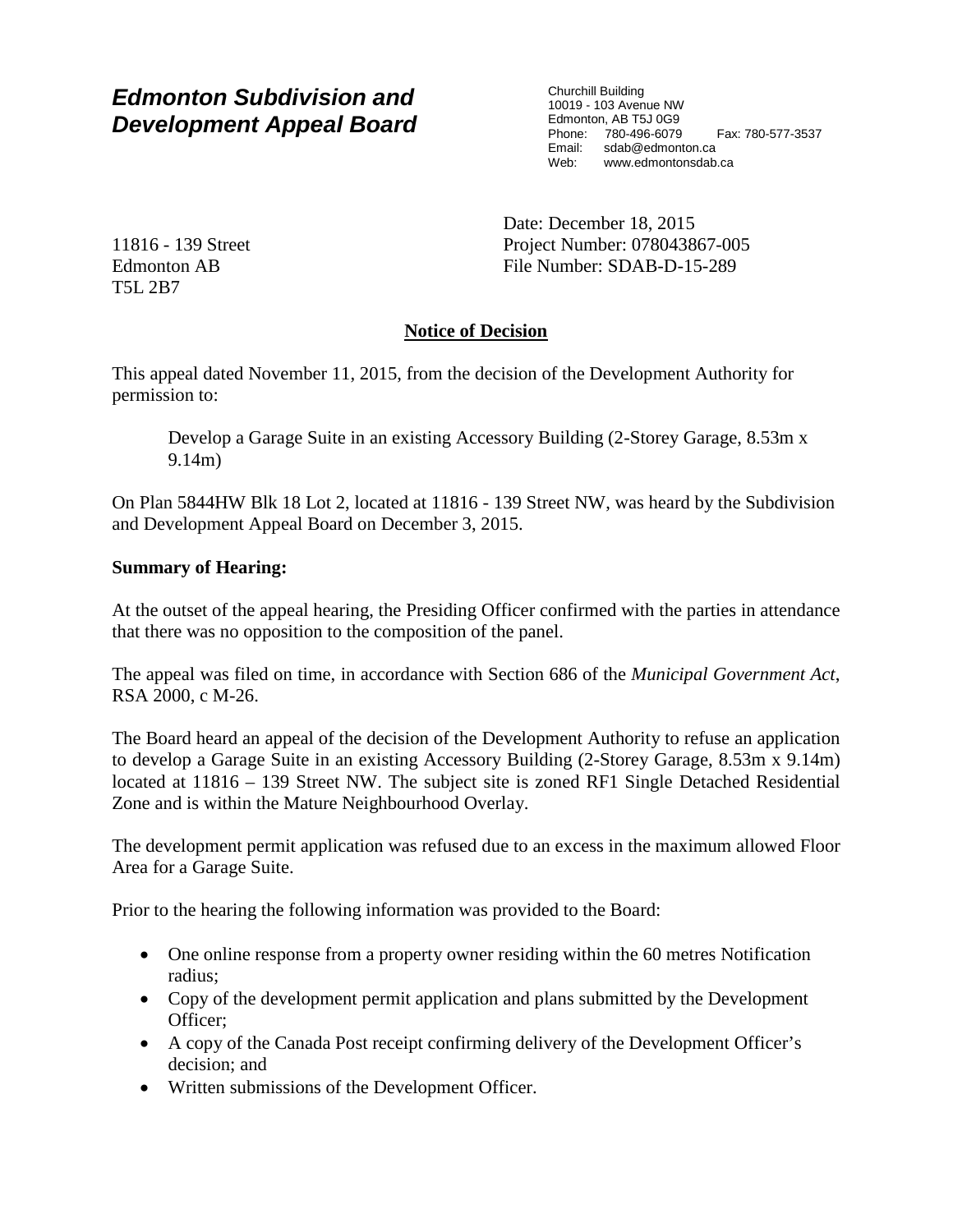The Board heard from Mr. Jean Beausoleil and Ms. Arlene Beausoleil, who provided the following information:

- 1. They are requesting a variance to use the whole space on the second floor of the Garage. In support, they referred to their written submission, Exhibit A.
- 2. They indicated that they had dismantled the deck on the back of the principal residence to meet the Separation Space requirement between the Garage and house, and that they had changed their Major Home Based Business to a Minor Home Bases Business to provide off-site parking for the truck.
- 3. They then produced updated photographs (Exhibit B) to show the present state of the Garage.
- 4. They pointed out that the Garage has been prepared for stuccoing.
- 5. They indicated that they could decrease the non-living space by adding storage; however, the footprint of the Garage will not change. From their neighbours' perspective, there will be no change in appearance to the Garage.
- 6. They submitted photographs (Exhibit C) depicting large Garages in the area with suites.
- 7. They pointed out properties at 13808 110Ave, 12273 134 St, 14012 106A Ave, and a suite attached to house at 13432 - 118 Ave.
- 8. They provided a Google Maps overhead shot of the 13432 118 Ave location (Exhibit  $E$ ).
- 9. Referring to page 5 of Exhibit A, they indicated they are only proposing one bedroom for the suite, and that the suite will not be conducive for use by more than two people.
- 10. Two cars can be parked in the Garage, with a possibility for three cars to be parked at the rear of the garage with access off the lane.
- 11. Their property assessment has increased since the Garage was built, and they feel that the development improves the overall value of properties in the neighbourhood.
- 12. They talked to most of their neighbours, and with the exception of two who were neutral, received support for the development.
- 13. They indicated that several letters had been provided in support of the development.

The Appellants provided the following responses to questions from the Board:

- 1. Upon receiving approval from the Subdivision and Development Appeal Board in 2008, they began building in Fall 2009, and there has been very slow progress.
- 2. The building permit was approved on June 5, 2008, and they only changed the separation distance between dormers, as illustrated in the plans they submitted as Exhibit G.
- 3. When asked about the 2008 decision where a smaller suite had been proposed, they indicated that the suite was turned down and they were left using the upper space for storage.
- 4. The upper Storey of the Garage had been left as a shell for quite some time, as they realized regulations for Garage Suites were about to change.
- 5. The bathroom was finished in June 2015.
- 6. When asked about the two separate plans submitted that do not match, they indicated that their intent was to use the full 28 ft x 30 ft space for a Garage Suite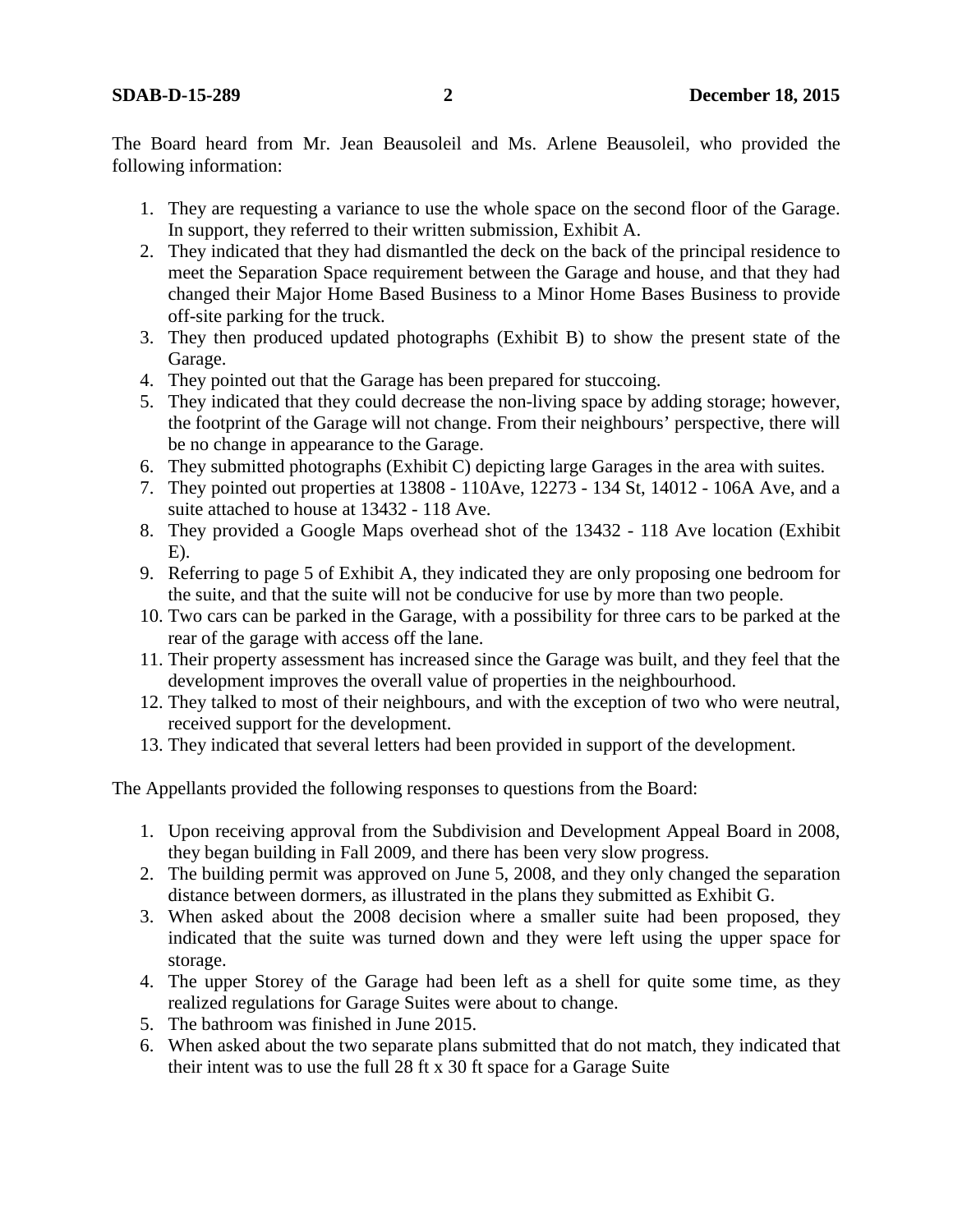The Board heard from, Mr. George Robinson, Development Officer from the City of Edmonton Sustainable Development, who provided the following information:

- 1. He confirmed that the plan submitted for review, and upon which he based his decision, utilized the full space for the Garage Suite.
- 2. He acknowledged that the development will not result in exterior changes to the building housing the Garage Suite.
- 3. He confirmed that the Appellants had sought off-site vehicular storage for their Home Based Business and they had removed the deck to increase the Separation Space between the Garage and the house.
- 4. He stressed that the Site poses no hardship.
- 5. Rather than being located on the side of the garage, the entryway to the garage suite faces toward the house, which raises concerns about overlook onto the neighbor.
- 6. He indicated that should this appeal be approved, privacy screening to the north would be desirable.
- 7. He confirmed there is an excess of 18 square metres in the allowed floor area for the suite.
- 8. He suggested that the limit of 60 square metres was intended to make Garage Suites secondary to the principal Use on the property.
- 9. He pointed out that the development is a very large structure and that in his opinion, the variance requested is too large.
- 10. When asked about the impact of the development upon the neighbor to the north, he replied that there will be a material impact, as a two-Storey building with a Garage Suite will bring additional people and foot traffic to the property.
- 11. He generally supports Garage Suites, and infill guidelines do align with city administration desires.
- 12. When asked about the possibility of a second bedroom in the Garage Suite, he indicated he would be concerned, but that being said, there is confusion about what is actually planned.
- 13. He noted there were small changes from the original plans, and referred to pages 3 and 4 of the submitted plans.
- 14. He is still unclear as to which plans are being proposed for the construction of the suite.
- 15. He acknowledged the positive community consultation and that the only variance was the excess floor area.

## **Decision:**

The appeal is GRANTED and the decision of the Development Authority is REVOKED. The development is GRANTED, subject to the following conditions:

- 1. The Appellant shall submit a detailed drawn-to-scale, second floor plan, outlining the layout of the proposed Garage Suite as a one-bedroom suite, to be submitted to the offices of the Subdivision and Development Appeal Board by January 4, 2016.
- 2. The plans shall show screening on the north side of the landing entry to the Garage Suite.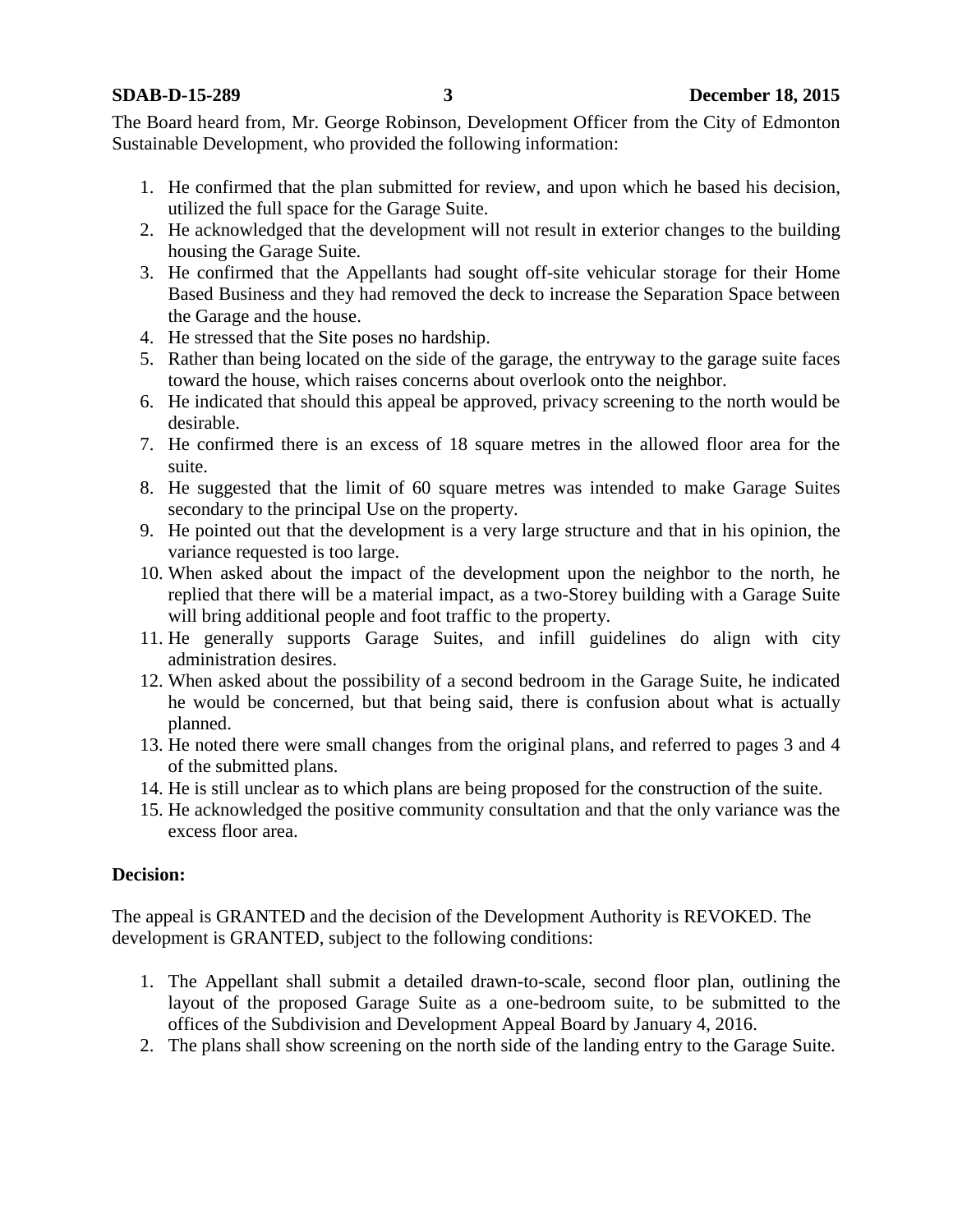In granting the development, the following variance to the *Edmonton Zoning Bylaw* is allowed:

1. A variance of 18.04 square metres in excess of the maximum floor area of 60 square metres, pursuant to Section 87(3),

## **Reasons for Decision:**

The Board finds the following:

- 1. The proposed development is a Discretionary Use in the RF1 Single Detached Residential Zone.
- 2. The Board notes that, despite the fact that no variance to the requirements of the Mature Neighbourhood was required, there was an extensive community consultation, which was generally very supportive of the proposed development.
- 3. While the excess in the floor area for the Garage Suite is significant, the Board notes that the proposed development is compliant with Policy 4.4.1 of the City's Municipal Development Plan, *The Way We Grow*: "Ensure neighbourhoods have a range of housing choice to meet the needs of all demographic and income groups and create more socially sustainable communities".
- 4. Nobody appeared in opposition to the development, nor were there any letters of opposition.
- 5. The building as it exists was previously approved, and there have been no material external alterations.
- 6. The Board notes that the proposed Secondary Suite is being installed in an existing building that was previously approved and granted a development permit, and that the building is in accordance with that approval. The proposed building will not result in any material change to the massing or size or dimensions of the previously approved 2 Storey garage that has existed without known complaints for approximately six years.
- 7. The Board is satisfied that, based on the above reasons, the proposed development will not unduly interfere with the amenities of the neighbourhood, nor materially interfere with or affect the use, enjoyment or value of neighbouring parcels of land.

## **Important Information for the Applicant/Appellant**

- 1. This is not a Building Permit. A Building Permit must be obtained separately from the Sustainable Development Department, located on the  $5<sup>th</sup>$  Floor, 10250 – 101 Street, Edmonton.
- 2. Obtaining a Development Permit does not relieve you from complying with:
	- a) the requirements of the *Edmonton Zoning Bylaw*, insofar as those requirements have not been relaxed or varied by a decision of the Subdivision and Development Appeal Board;
	- b) the requirements of the *Alberta Safety Codes Act*, RSA 2000, c S-1;
	- c) the requirements of the *Permit Regulation*, Alta Reg 204/2007;
	- d) the requirements of any other appropriate federal, provincial or municipal legislation; and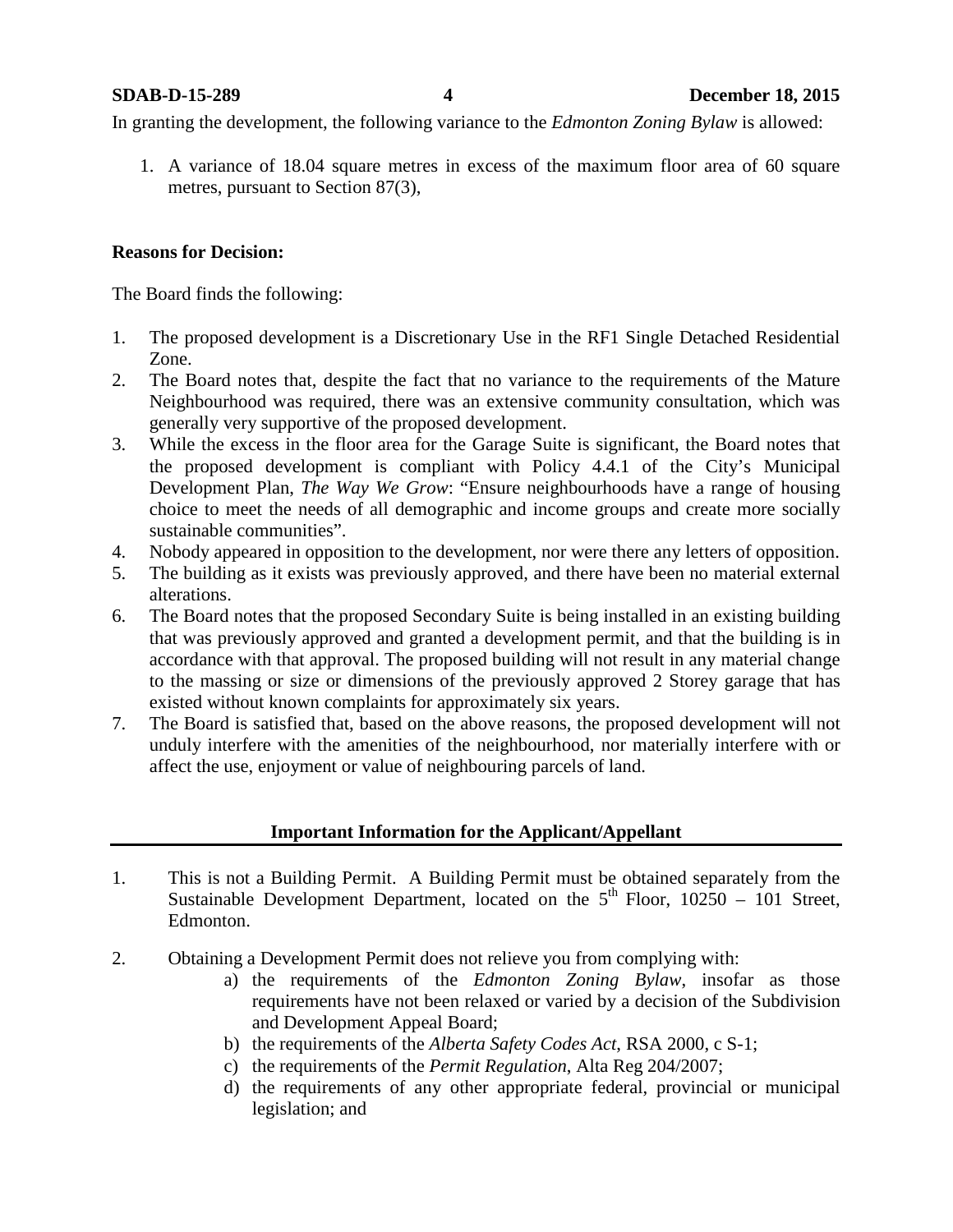- e) the conditions of any caveat, covenant, easement or other instrument affecting a building or land.
- 3. When an application for a Development Permit has been approved by the Subdivision and Development Appeal Board, it shall not be valid unless and until any conditions of approval, save those of a continuing nature, have been fulfilled.
- 4. A Development Permit will expire in accordance to the provisions of Section 22 of the *Edmonton Zoning Bylaw 12800*, as amended.
- 5. This decision may be appealed to the Alberta Court of Appeal on a question of law or jurisdiction under Section 688 of the *Municipal Government Act*, RSA 2000, c M-26. If the Subdivision and Development Appeal Board is served with notice of an application for leave to appeal its decision, such notice shall operate to suspend the Development Permit.
- 6. When a decision on a Development Permit application has been rendered by the Subdivision and Development Appeal Board, the enforcement of that decision is carried out by the Sustainable Development Department, located on the 5th Floor, 10250 – 101 Street, Edmonton.

*NOTE: The City of Edmonton does not conduct independent environmental checks of land within the City. If you are concerned about the stability of this property for any purpose, you should conduct your own tests and reviews. The City of Edmonton, when issuing a development permit, makes no representations and offers no warranties as to the suitability of the property for any purpose or as to the presence or absence of any environmental contaminants on the property.*

> Mr. N. Somerville, Presiding Officer Subdivision and Development Appeal Board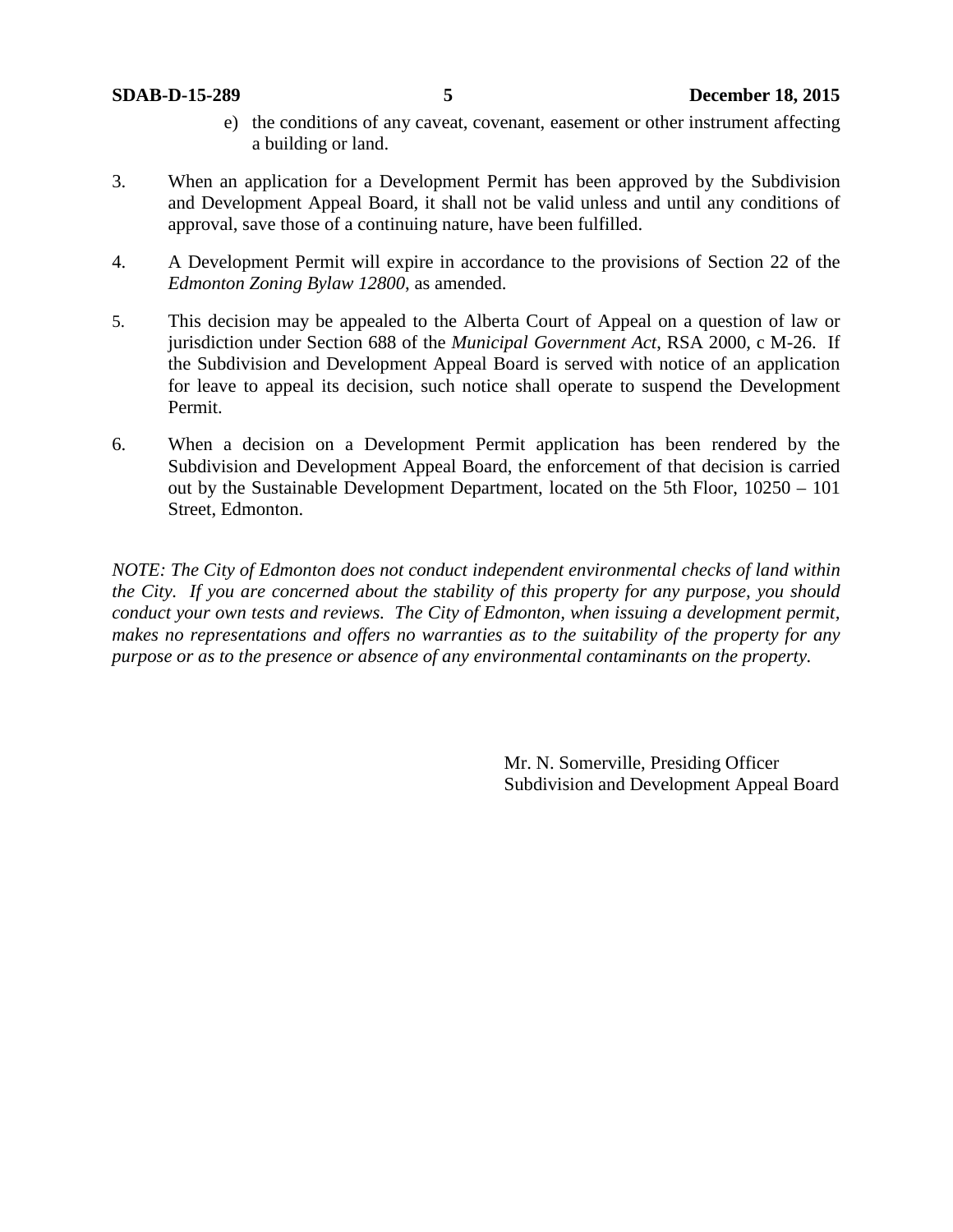## *Edmonton Subdivision and Development Appeal Board*

Churchill Building 10019 - 103 Avenue NW Edmonton, AB T5J 0G9 Phone: 780-496-6079 Fax: 780-577-3537 Email: sdab@edmonton.ca<br>Web: www.edmontonsdab www.edmontonsdab.ca

11316 - 66 Street NW Edmonton AB T5B 1H6 Date: December 18, 2015 Project Number: 176771671-001 File Number: SDAB-D-15-290

## **Notice of Decision**

This appeal dated November 4, 2015, from an Order issued by Current Planning

To comply with an Order to demolish the existing Accessory Building (Detached Garage - 6.79 m by 7.40m) and remove materials from the site before May 30, 2016. (A Demolition Permit is required for the demolition of this building)

on Plan 1982HW Blk 1 Lot D, located at 9351 - 90 Street NW, was heard by the Subdivision and Development Appeal Board on December 3, 2015.

## **Summary of Hearing:**

The appeal was filed on time, in accordance with Section 686 of the *Municipal Government Act*, RSA 2000, c M-26.

The Board heard an appeal from the decision of Current Planning to comply with an Order to demolish the existing Accessory Building (Detached Garage - 6.79 m by 7.40m) and remove materials from the site before May 30, 2016.

The subject site is zoned RF1 Single Detached Residential Zone and is within the Mature Neighbourhood Overlay.

Prior to the hearing, the following information was provided to the Board:

- 5 online responses in opposition to the development, from property owners who reside within the 60 metres notification radius;
- A copy of the Development Officer's written submission, reived November 17, 2015;
- Supporting documents submitted by the Appellant;
- A copy of the Stop Order; and
- A copy of the decision of the Subdivision and Development Appeal Board on Appeal File Number SDAB-D-15-155.

The Presiding Officer disclosed that he had presided previously on the preliminary jurisdiction matter on Appeal File Number SDAB-D-15-155. He indicated he did not believe that his hearing on the jurisdiction matter would affect his ability to give an impartial hearing with respect to this Stop Order appeal.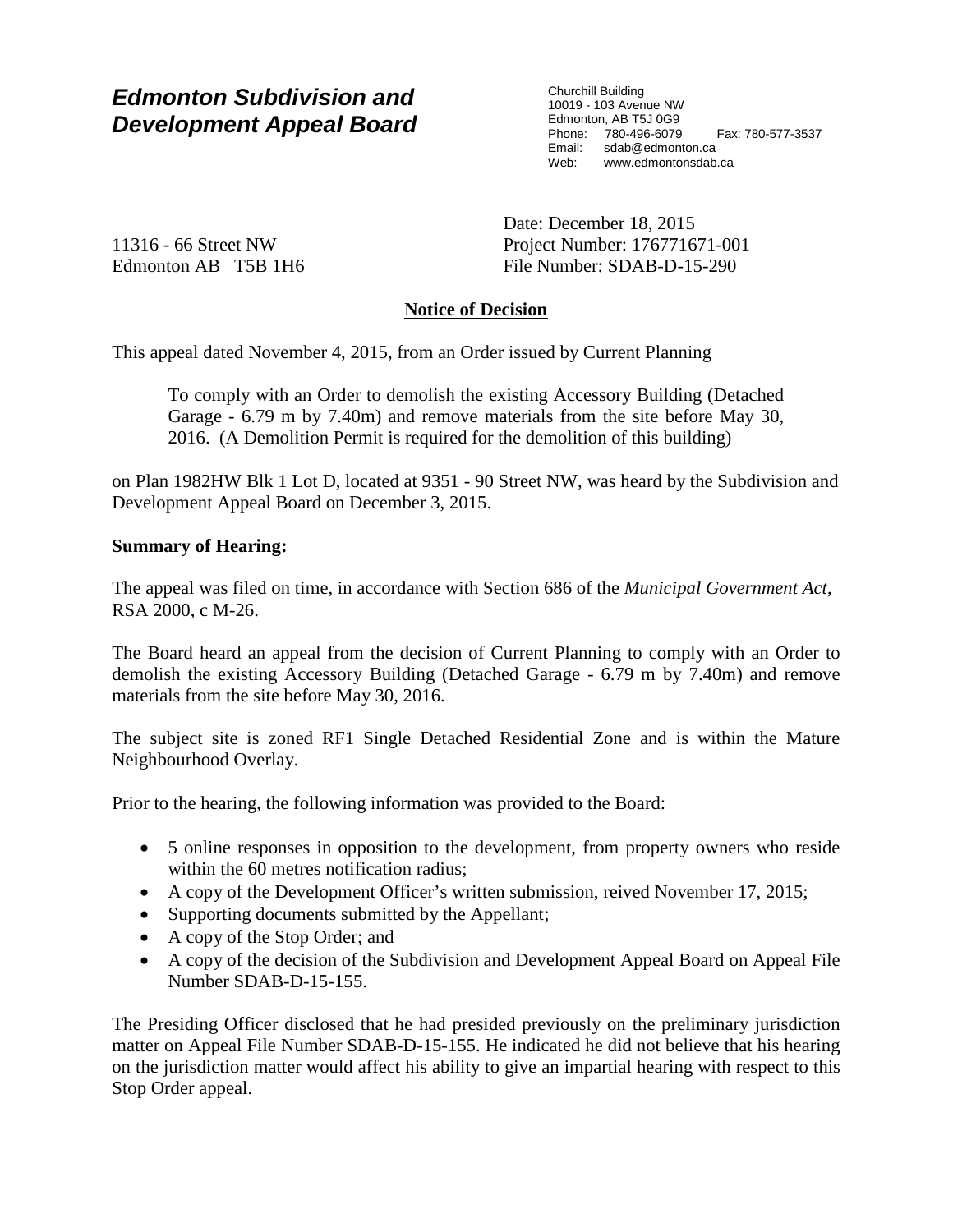Panel Member, Ms. Oviatt, disclosed that she is a resident of Strathearn, but she is not within the 60 metres notification area. She has driven past the subject property and is aware of it, but she does not have any prior knowledge of this appeal. She did not feel that she would be unable to provide a fair and impartial hearing.

Following the disclosures, none of the parties in attendance objected to the composition of the Panel.

The Board heard from the Appellant, Mr. Michael Cormier, who was accompanied by the Owner of the subject property, Mr. Steve Schippanoski. Together, they provided the following information:

- 1. There are limitations to siting the garage on this property due to numerous issues.
- 2. They wish to maintain the embankment trees and flower beds.
- 3. They did speak with the Development Officer prior to beginning construction and making the application.
- 4. The location of the Garage and the Driveway is positioned to alleviate vehicles bottoming out when coming onto the property from the lane. They indicated that there is a substantial Grade difference, which they indicated was as much as 6 feet high from the rear property line to where the Garage is currently situated.
- 5. They are looking for a functional Garage.
- 6. The finish of the Garage is similar to the dwelling
- 7. The Garage is not overheight, and it is designed to maintain the existing streetscape.
- 8. Mr. Schippanoski indicated they went to great lengths to ensure that the finish was compatible with the dwelling and the neighbourhood.
- 9. They want to maintain the natural environment of the property.
- 10. When questioned, they confirmed there is a 6 feet Grade difference from the lane.

The Appellants provided the following responses to questions from the Board:

- 1. With respect to the previous jurisdiction matter addressed in SDAB-D-15-155, Mr. Cormier confirmed that he missed the appeal deadline because he was getting married and missed the deadline for filing the appeal.
- 2. He was led to believe that Sustainable Development would likely approve the development due to the positive community consultation.
- 3. He indicated that this development is the only Garage he has built without a permit as he has built many in the City of Edmonton.
- 4. He indicated that he was told to apply for a second variance. He had faxed in an appeal but he was not sure which department received the form, and he did not follow up in this regard.
- 5. When notified that there was no permit, he was then told that he had to wait one year to reapply for the Garage.
- 6. The Garage was completed before the Stop Order was issued.
- 7. They considered building a compliant Garage by excavating the site to the rear of the property, but due to an existing Atco gas line, it was not possible.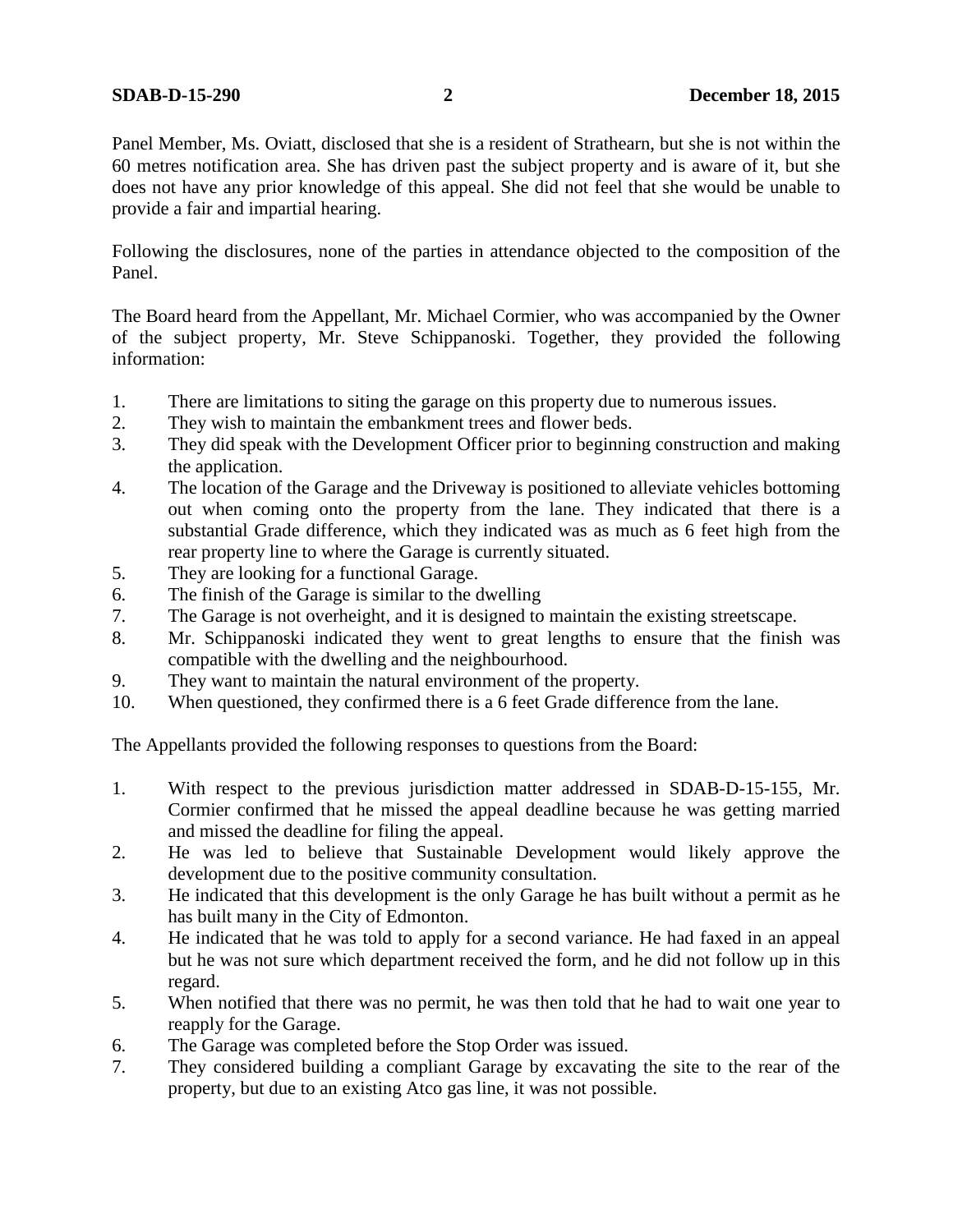- 8. The great difference in grade between the rear lane and the subject Site presents a unique challenge.
- 9. Neighbours are in complete support of the development.
- 10. The property was purchased in September 2010 without a Garage on Site.
- 11. There were numerous hurdles to obtaining a permit from Sustainable Development.
- 12. They admitted that when they applied the second time, construction of the Garage was already completed, so the second application was for a leave-as-built permit.
- 13. The second application was refused on April 30, 2015, and appealed on June 15, 2015.
- 14. Two neighbours to the north, and two to the south support the development. The abutting property owners supported the development as well, but one could not send a response because he did not have a computer. All others were verbally supportive.

The Board heard from, Ms. Kailey Lamont, Development Officer from the City of Edmonton Sustainable Development, who provided the following information:

- 1. There are two deficiencies on the Site: one is the aisle width to allow for the turning radius for the driveway. The width should be 7 metres, but it is only 4.88 metres, resulting in a 2.1 metres deficiency.
- 2. The Garage flanks a public roadway and requires a 2.44 metres Side Yard. The existing Side Yard is only 0.61 metres, which is deficient by 1.83 metres.

The Appellants provided the following information in rebuttal:

- 1. The Owner would like the Garage to stay.
- 2. Edmontonians need a Garage in the winter.
- 3. They now understand the process required to obtain a development approval.

## **Decision:**

The appeal is DENIED and the decision of the Development Authority is CONFIRMED. The Stop Order is UPHELD.

## **Reasons for Decision:**

The Board finds the following:

- 1. The Board is required to assess Stop Orders on the basis of whether they were properly issued.
- 2. In this case the structure was built and has been completed without a development permit.
- 3. The Board was provided no evidence and can find no reason to question the reasonableness of the Stop Order,
- 4. The Stop Order was issued correctly in accordance with Section 645 of the *Municipal Government Act.*
- 5. The Appellant failed to file an appeal of the decision to refuse the application for a development permit to leave as built within the required statutory time limit. However sympathetic the Board may be to the Appellant's position, the matter under appeal is the